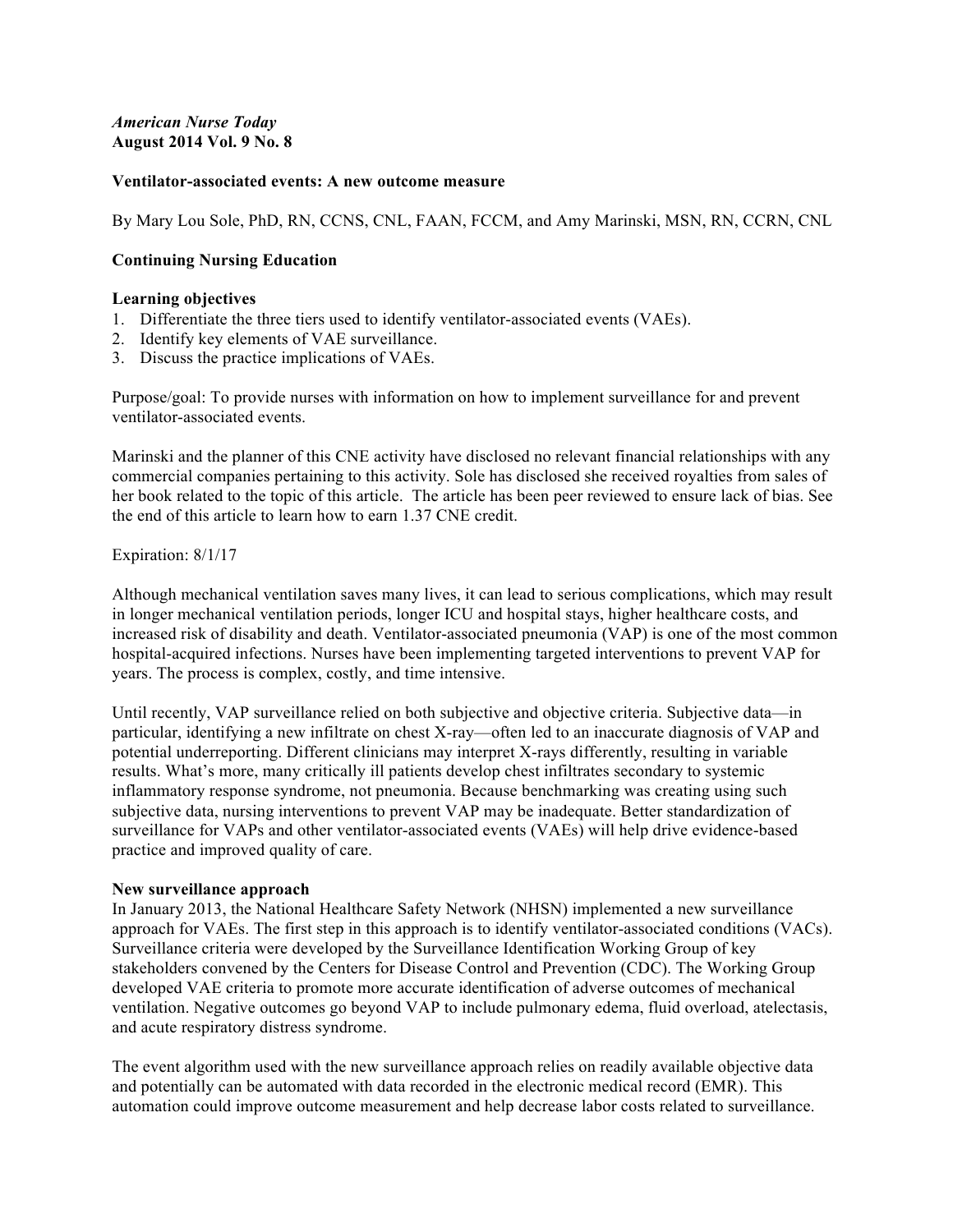Studies published in 2013 report VAC rates ranging from 10% to 25%, with incidences of 10 to 13.8 cases per 1,000 ventilator days. Patients with VACs have more days on mechanical ventilation, longer ICU and hospital stays, and higher mortality than those without VACs. Nursing has an opportunity to improve these potentially preventable negative outcomes.

Although VAEs currently aren't reported publicly, criteria are designed for future reporting of VACs and infection-related VACs (IVACs), and are likely to affect pay-for-performance. VAP surveillance is designed for internal quality-improvement initiatives. Surveillance isn't recommended for clinical management.

### **Three-tiered approach to identifying VAEs**

A three-tiered approach simplifies VAE identification.

- Tier 1 focuses on identifying a VAC from worsening oxygenation status that necessitates increased ventilator settings for oxygen (FiO2), positive end-expiratory pressure (PEEP), or both.
- Tier 2 assesses for IVACs. Objective changes in temperature and/or white blood cell (WBC) counts along with new antibiotic treatment are used to determine an IVAC.
- Tier 3 focuses on possible or probable VAP, as determined by such microbiologic tests as Gram stain and cultures.

The first box below summarizes the VAE surveillance definition algorithm. The second box shows the full algorithm.

### **VAE surveillance definition algorithm: Summary**

The VAE definition algorithm has three tiers. Tier 1 focuses on respiratory status; tier 2, infection and inflammation; and tier 3, VAP.



Source: Centers for Disease Control and Prevention. www.cdc.gov/nhsn/PDFs/pscManual/10-VAE\_FINAL.pdf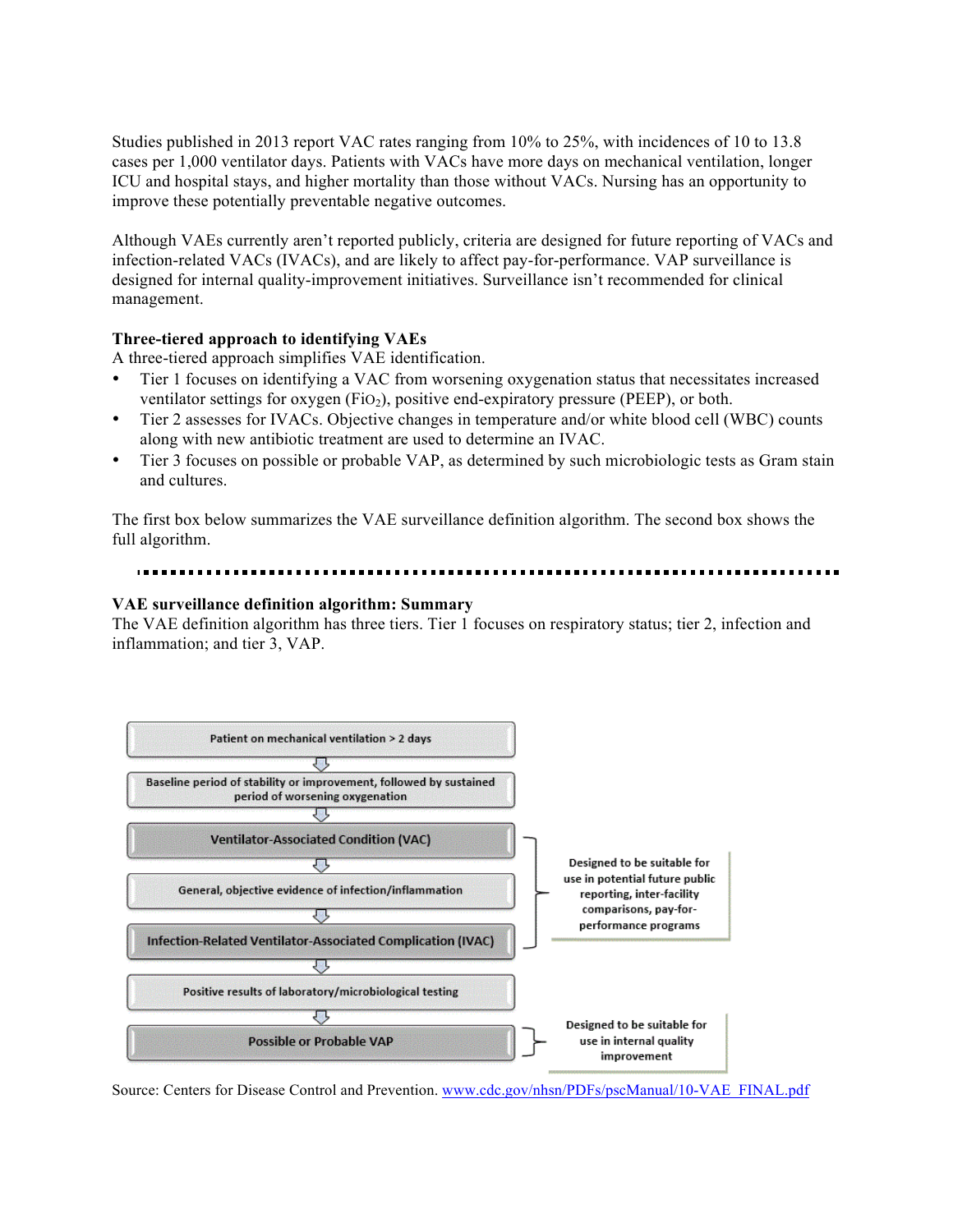## **Detailed VAE surveillance algorithm**

| Patient has a baseline period of stability or improvement on the ventilator, defined by ≥ 2 calendar days of stable or decreasing daily minimum<br>or FiO <sub>2</sub> .                                                                                                                                                                                                                                                                                                                                                                                                                                                                                                                                                                                                                                                    | FiO <sub>2</sub> or PEEP values. The baseline period is defined as the two calendar days immediately preceding the first day of increased daily minimum PEEP                                                                                                                                                                                                                                                                                                                                                                                                                                                                                                                                                                                                                                                                                                                                                                                                                                                                                                                                                                                                                                             |
|-----------------------------------------------------------------------------------------------------------------------------------------------------------------------------------------------------------------------------------------------------------------------------------------------------------------------------------------------------------------------------------------------------------------------------------------------------------------------------------------------------------------------------------------------------------------------------------------------------------------------------------------------------------------------------------------------------------------------------------------------------------------------------------------------------------------------------|----------------------------------------------------------------------------------------------------------------------------------------------------------------------------------------------------------------------------------------------------------------------------------------------------------------------------------------------------------------------------------------------------------------------------------------------------------------------------------------------------------------------------------------------------------------------------------------------------------------------------------------------------------------------------------------------------------------------------------------------------------------------------------------------------------------------------------------------------------------------------------------------------------------------------------------------------------------------------------------------------------------------------------------------------------------------------------------------------------------------------------------------------------------------------------------------------------|
|                                                                                                                                                                                                                                                                                                                                                                                                                                                                                                                                                                                                                                                                                                                                                                                                                             |                                                                                                                                                                                                                                                                                                                                                                                                                                                                                                                                                                                                                                                                                                                                                                                                                                                                                                                                                                                                                                                                                                                                                                                                          |
| After a period of stability or improvement on the ventilator, the patient has at least one of the following indicators of worsening oxygenation:<br>1) Increase in daily minimum FiO <sub>2</sub> of ≥ 0.20 (20 points) over the daily minimum FiO <sub>2</sub> in the baseline period, sustained for ≥ 2 calendar days.<br>2) Increase in daily minimum PEEP values of ≥ 3 cmH <sub>2</sub> O over the daily minimum PEEP in the baseline period*, sustained for ≥ 2 calendar days.<br>*Daily minimum PEEP values of 0-5 cmH <sub>2</sub> O are considered equivalent for the purposes of VAE surveillance.                                                                                                                                                                                                                |                                                                                                                                                                                                                                                                                                                                                                                                                                                                                                                                                                                                                                                                                                                                                                                                                                                                                                                                                                                                                                                                                                                                                                                                          |
|                                                                                                                                                                                                                                                                                                                                                                                                                                                                                                                                                                                                                                                                                                                                                                                                                             | <b>Ventilator-Associated Condition (VAC)</b>                                                                                                                                                                                                                                                                                                                                                                                                                                                                                                                                                                                                                                                                                                                                                                                                                                                                                                                                                                                                                                                                                                                                                             |
| meets both of the following criteria:                                                                                                                                                                                                                                                                                                                                                                                                                                                                                                                                                                                                                                                                                                                                                                                       | On or after calendar day 3 of mechanical ventilation and within 2 calendar days before or after the onset of worsening oxygenation, the patient                                                                                                                                                                                                                                                                                                                                                                                                                                                                                                                                                                                                                                                                                                                                                                                                                                                                                                                                                                                                                                                          |
| 1) Temperature > 38 °C or < 36°C, OR white blood cell count $\geq$ 12,000 cells/mm <sup>3</sup> or $\leq$ 4,000 cells/mm <sup>3</sup> .<br><b>AND</b><br>2) A new antimicrobial agent(s)* is started, and is continued for $\geq 4$ calendar days.                                                                                                                                                                                                                                                                                                                                                                                                                                                                                                                                                                          |                                                                                                                                                                                                                                                                                                                                                                                                                                                                                                                                                                                                                                                                                                                                                                                                                                                                                                                                                                                                                                                                                                                                                                                                          |
| *See Appendix for eligible agents.                                                                                                                                                                                                                                                                                                                                                                                                                                                                                                                                                                                                                                                                                                                                                                                          |                                                                                                                                                                                                                                                                                                                                                                                                                                                                                                                                                                                                                                                                                                                                                                                                                                                                                                                                                                                                                                                                                                                                                                                                          |
|                                                                                                                                                                                                                                                                                                                                                                                                                                                                                                                                                                                                                                                                                                                                                                                                                             |                                                                                                                                                                                                                                                                                                                                                                                                                                                                                                                                                                                                                                                                                                                                                                                                                                                                                                                                                                                                                                                                                                                                                                                                          |
|                                                                                                                                                                                                                                                                                                                                                                                                                                                                                                                                                                                                                                                                                                                                                                                                                             | Infection-related Ventilator-Associated Complication (IVAC)                                                                                                                                                                                                                                                                                                                                                                                                                                                                                                                                                                                                                                                                                                                                                                                                                                                                                                                                                                                                                                                                                                                                              |
|                                                                                                                                                                                                                                                                                                                                                                                                                                                                                                                                                                                                                                                                                                                                                                                                                             |                                                                                                                                                                                                                                                                                                                                                                                                                                                                                                                                                                                                                                                                                                                                                                                                                                                                                                                                                                                                                                                                                                                                                                                                          |
| On or after calendar day 3 of mechanical ventilation and within 2<br>calendar days before or after the onset of worsening oxygenation,<br>ONE of the following criteria is met:                                                                                                                                                                                                                                                                                                                                                                                                                                                                                                                                                                                                                                             | On or after calendar day 3 of mechanical ventilation and within 2<br>calendar days before or after the onset of worsening oxygenation,<br>ONE of the following criteria is met:                                                                                                                                                                                                                                                                                                                                                                                                                                                                                                                                                                                                                                                                                                                                                                                                                                                                                                                                                                                                                          |
| 1) Purulent respiratory secretions (from one or more specimen<br>collections)<br>• Defined as secretions from the lungs, bronchi, or trachea that<br>contain >25 neutrophils and <10 squamous epithelial cells per<br>low power field [lpf, x100].<br>. If the laboratory reports semi-quantitative results, those results<br>must be equivalent to the above quantitative thresholds.<br>2) Positive culture (qualitative, semi-quantitative or quantitative) of<br>sputum*, endotracheal aspirate*, bronchoalveolar lavage*, lung<br>tissue, or protected specimen brushing*<br>*Excludes the following:<br>. Normal respiratory/oral flora, mixed respiratory/oral flora or<br>equivalent<br>· Candida species or yeast not otherwise specified<br>• Coagulase-negative Staphylococcus species<br>· Enterococcus species | 1) Purulent respiratory secretions (from one or more specimen<br>collections-and defined as for possible VAP)<br>AND one of the following:<br>• Positive culture of endotracheal aspirate*, $\geq 10^5$ CFU/ml or<br>equivalent semi-quantitative result<br>• Positive culture of bronchoalveolar lavage*, $\geq 10^4$ CFU/ml or<br>equivalent semi-quantitative result<br>• Positive culture of lung tissue, $\geq 10^4$ CFU/g or equivalent<br>semi-quantitative result<br>• Positive culture of protected specimen brush*, $\geq 10^3$ CFU/ml<br>or equivalent semi-quantitative result<br>*Same organism exclusions as noted for Possible VAP.<br>2) One of the following (without requirement for purulent<br>respiratory secretions):<br>· Positive pleural fluid culture (where specimen was obtained<br>during thoracentesis or initial placement of chest tube and<br>NOT from an indwelling chest tube)<br>• Positive lung histopathology<br>· Positive diagnostic test for Legionella spp.<br>• Positive diagnostic test on respiratory secretions for<br>influenza virus, respiratory syncytial virus, adenovirus,<br>parainfluenza virus, rhinovirus, human metapneumovirus,<br>coronavirus |
| <b>Possible Ventilator-Associated Pneumonia</b>                                                                                                                                                                                                                                                                                                                                                                                                                                                                                                                                                                                                                                                                                                                                                                             | <b>Probable Ventilator-Associated Pneumonia</b>                                                                                                                                                                                                                                                                                                                                                                                                                                                                                                                                                                                                                                                                                                                                                                                                                                                                                                                                                                                                                                                                                                                                                          |

Source: Centers for Disease Control and Prevention. /www.cdc.gov/nhsn/PDFs/pscManual/10-VAE\_FINAL.pdf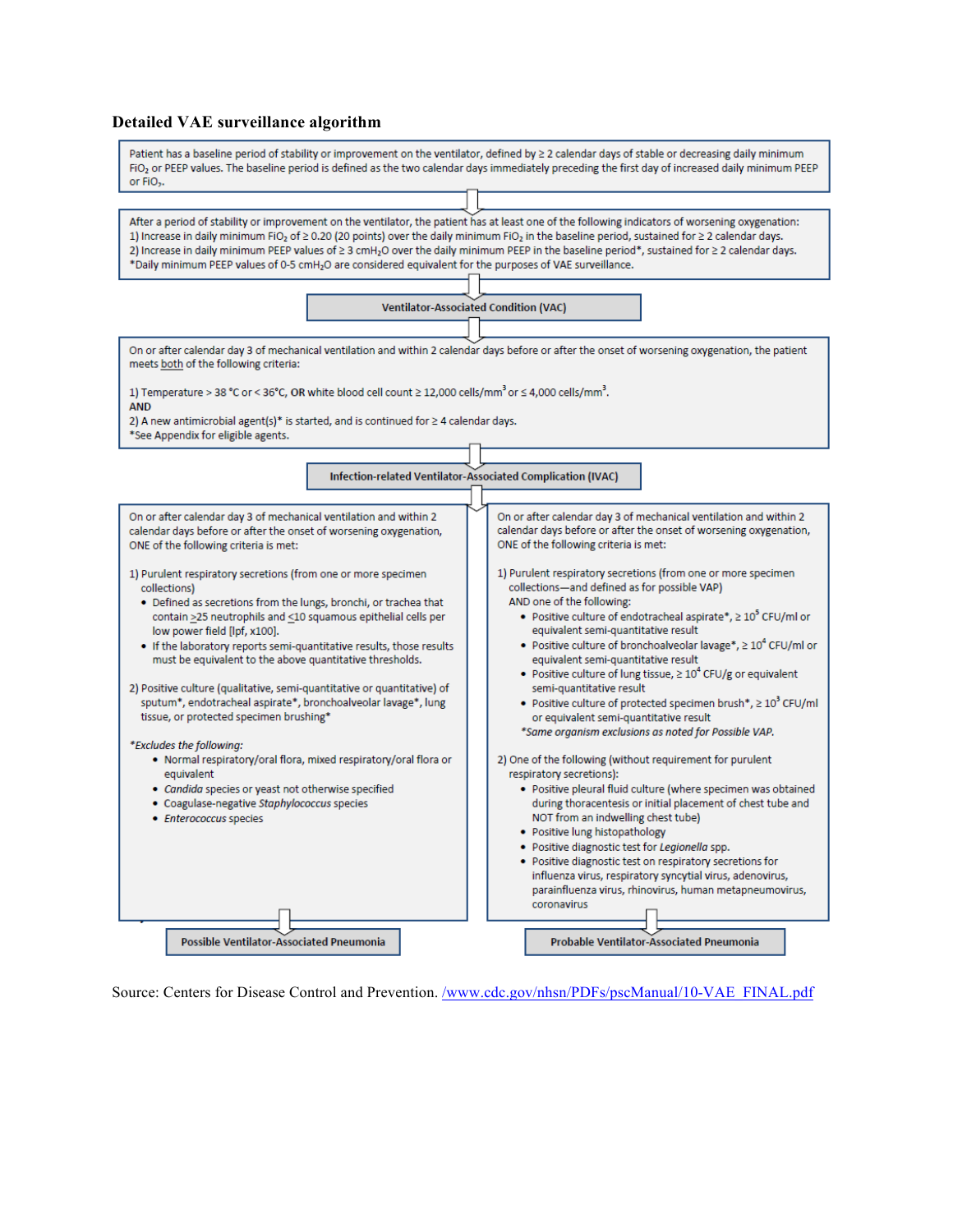### **Surveillance inclusion and exclusion**

The Working Group initially designed the new VAE surveillance approach for patients ages 18 and older in acute-care hospitals, long-term acute-care hospitals, and inpatient rehabilitation facilities. Revised 2014 criteria are designed for implementation in adult inpatient locations; surveillance includes patients younger than age 18 who are treated in these adult units. For surveillance in neonatal and pediatric intensive care units, existing NHSN criteria for VAP are used.

Surveillance covers patients receiving a traditional ventilation mode via an endotracheal tube or a tracheostomy. Traditional modes include intermittent mandatory, volume-control, and pressure-control ventilation. Surveillance criteria also include patients receiving nitric oxide or epoprostenol therapy and those with prone positioning as part of treatment. Patients treated with high-frequency ventilation or extracorporeal membrane oxygenation are excluded from surveillance.

Some patients receive airway pressure-release ventilation (APRV) or related modes (bilevel positive airway pressure, BiVent, biphasic, pressure control ventilation with pressure support, and DuoPAP). In APRV and related modes, PEEP isn't adjusted as in traditional mechanical ventilation, and worsening oxygenation is gauged only from  $FiO<sub>2</sub>$  changes.

### *Data collection*

PATIENT ID Mrs. K

VAE surveillance data are collected daily. Although most surveillance is done retrospectively, data can be collected prospectively to identify events earlier. Spreadsheets or other types of worksheets can be used to collect data. On its website, CDC provides a sample worksheet that can be adapted for daily use. (See the box below.) In this article, we use the worksheet to record data for Mrs. K, whose case we discuss later in this article.

# **CDC data collection worksheet**

The data collection worksheet below aids identification of ventilator-associated events. The authors have added Mrs. K's data to the worksheet.

|             |                |                    | Step 1: VAC<br>(change in A or B) | Step 2: IVAC (VAC, plus C or D, and E) |                         |                     |               |                       |                                                                                       | Step 3: PoVAP (IVAC, plus F or G) - OR- PrVAP (IVAC, plus [F and Gij] or IVAC, plus H) |                                                                                                                    |                                           |                        |                                                        |                                                              |  |
|-------------|----------------|--------------------|-----------------------------------|----------------------------------------|-------------------------|---------------------|---------------|-----------------------|---------------------------------------------------------------------------------------|----------------------------------------------------------------------------------------|--------------------------------------------------------------------------------------------------------------------|-------------------------------------------|------------------------|--------------------------------------------------------|--------------------------------------------------------------|--|
|             |                | А.                 | в.                                | C. Temp                                |                         | D. WBC              |               | E.                    | F.<br>G. Positive cultureb.c.                                                         |                                                                                        |                                                                                                                    |                                           |                        | H. Other positive PrVAP criteriat                      |                                                              |  |
| <b>Date</b> | Vent<br>Day    | <b>PEEP</b><br>Min | FiO <sub>2</sub><br><b>Min</b>    | Min<br>[ <sub>36</sub> °c]             | Max<br>$[>38^{\circ}C]$ | <b>Min</b><br>[54K] | Max<br>[212K] | QAD<br>$(\checkmark)$ | <b>Purulent</b><br>respir-<br>atory<br>secre-<br>tions <sup>®</sup><br>$(\checkmark)$ | i. Any sputum<br>cx, or qual cx<br>of BAL, ETA.<br>PSB, lung tissue<br>$(\checkmark)$  | ii. Meets semi-<br>quant or quant<br>criteria (BAL,<br>PSB, ETA, lung<br>tissue $cx$ <sup>d</sup> ( $\checkmark$ ) | <b>Pleural</b><br>fluid<br>$(\checkmark)$ | Path<br>$(\checkmark)$ | Legionella or<br>viral<br>diagnostic<br>$(\checkmark)$ | <b>VAE</b><br>(VAC,<br>IVAC,<br><b>PoVAP</b><br><b>PrVAP</b> |  |
| 12/18       | 1              | 5                  | .40                               |                                        |                         |                     |               |                       |                                                                                       |                                                                                        |                                                                                                                    |                                           |                        |                                                        |                                                              |  |
| 12/19       | $\overline{2}$ | 5.                 | .40                               |                                        |                         |                     |               |                       |                                                                                       |                                                                                        |                                                                                                                    |                                           |                        |                                                        |                                                              |  |
| 12/20       | 3              | 5.                 | .40                               |                                        | 38.5                    |                     | 10.0K         |                       |                                                                                       |                                                                                        |                                                                                                                    |                                           |                        |                                                        |                                                              |  |
| 12/21       | 4              | 8                  | .40                               |                                        | 39.0                    |                     | 10.9K         |                       | $\mathbf x$                                                                           | $\mathbf{x}$                                                                           | Endotracheal<br>aspirate 10 <sup>5</sup>                                                                           |                                           |                        |                                                        | Possible<br><b>VAP</b>                                       |  |
| 12/22       | 5              | 8                  | .40                               |                                        |                         |                     |               | $\mathbf x$           |                                                                                       |                                                                                        |                                                                                                                    |                                           |                        |                                                        |                                                              |  |
| 12/23       | 6              | 8                  | .40                               |                                        |                         |                     |               | $\mathbf{x}$          |                                                                                       |                                                                                        |                                                                                                                    |                                           |                        |                                                        |                                                              |  |
| 12/24       | 7              | 5.                 | .40                               |                                        |                         |                     |               | x                     |                                                                                       |                                                                                        |                                                                                                                    |                                           |                        |                                                        |                                                              |  |
|             |                |                    |                                   |                                        |                         |                     |               | $\mathbf{x}$          |                                                                                       |                                                                                        |                                                                                                                    |                                           |                        |                                                        |                                                              |  |
|             |                |                    |                                   |                                        |                         |                     |               |                       |                                                                                       |                                                                                        |                                                                                                                    |                                           |                        |                                                        |                                                              |  |

Ventilator-Associated Event Data Collection Worksheet

Source: Centers for Disease Control and Prevention. www.cdc.gov/nhsn/PDFs/vae/VAE\_DataCollectionWorksheet\_FINAL\_20121107.pdf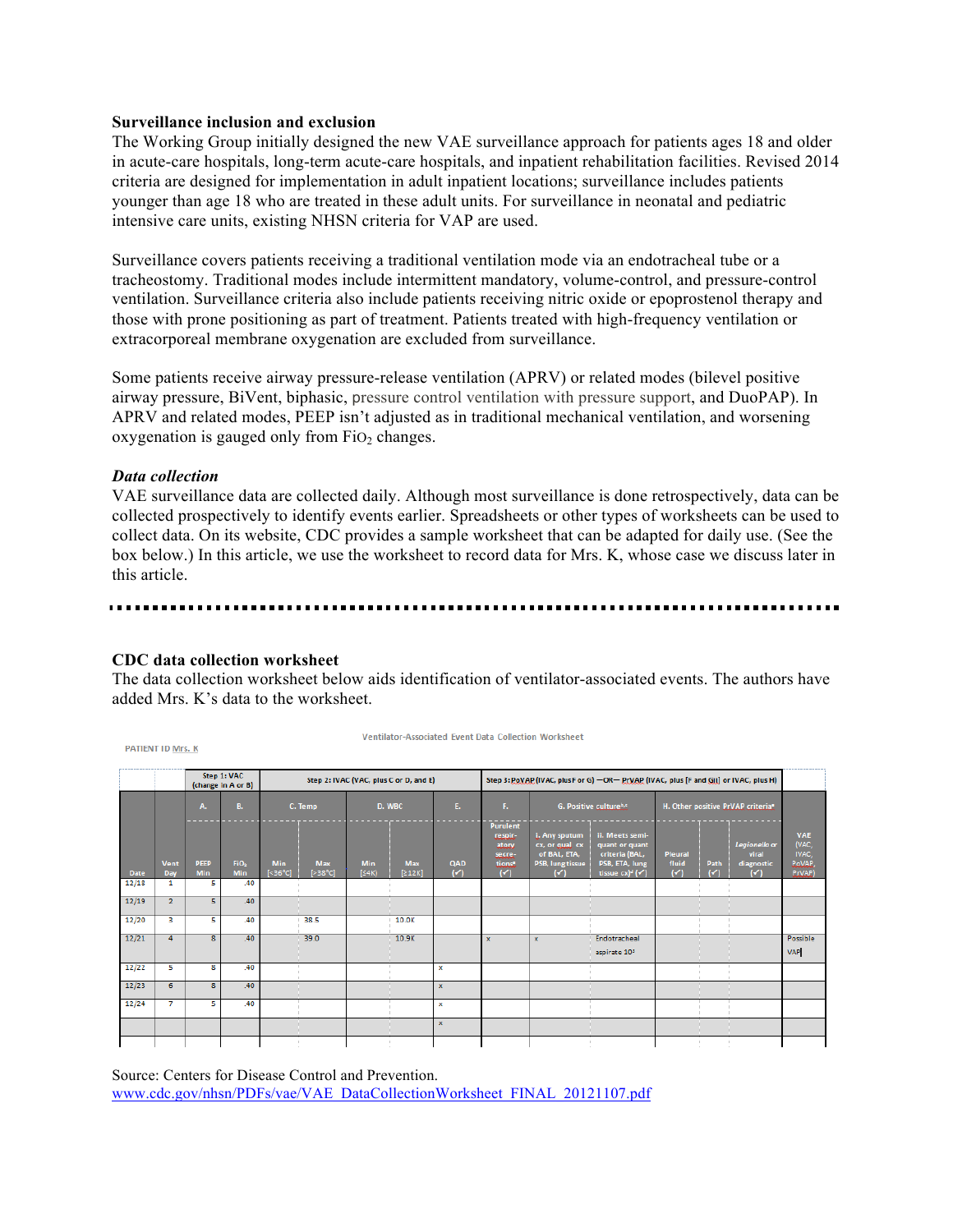Until a VAC is identified, only the daily minimum  $FiO<sub>2</sub>$  and PEEP are recorded. Once a VAC is identified, the patient's temperature, WBC count, and respiratory specimen Gram staining and culture results are assessed. The worksheet can be modified easily for less complexity.

### *CDC calculator*

The CDC provides an online calculator for identifying VAEs. In this article, the authors describe how they use this calculator in case scenarios.

### **CDC VAE calculator**

This screenshot from www.cdc.gov/nhsn/VAE-calculator/vae\_multi\_v1.html shows the CDC's VAE calculator, which is based on the same three tiers used to identify VAC, IVAC, and possible or probable VAP.

# **Ventilator-Associated Event (VAE) Calculator Ver. 2.1**

Calculate VAC Start Over Go to IVAC Calculate IVAC Explain... Go to VAP

Welcome to version 2.1 of the Ventilator-Associated Event Calculator. Version 2.1 operates based upon the currently posted (January 2014) VAE protocol. The list of eligible antimicrobial agents for use in meeting the IVAC definition has been refined. As a reminder, the calculator recognizes PEEP values  $\leq 5$  and corrects entries according to the VAE protocol prior to making a VAC determination. For periods of time where a patient is on APRV or a related type of mechanical ventilation for a full calendar day, a daily minimum PEEP value should not be entered into the calculator. Additionally the calculator finds multiple VAEs per patient as long as they conform to the 14 day rule. It is strongly encouraged that you read and study the VAE protocol found here.



Source: Centers for Disease Control and Prevention.

### **Tier 1: Identifying VAC**

Before a VAC is identified, the patient must have at least 2 calendar days with stable or decreasing  $FiO<sub>2</sub>$ or PEEP settings. A VAC is identified if, after this baseline period, the patient needs an increase in the minimum daily FiO<sub>2</sub> of 0.20 or more than baseline, or if PEEP must be increased 3 cm  $H_2O$  or more. Therefore, the patient must be ventilated for at least 4 days before a VAC can be determined; the earliest a VAC can be identified is day 3. Because many patients receive small amounts of physiologic levels of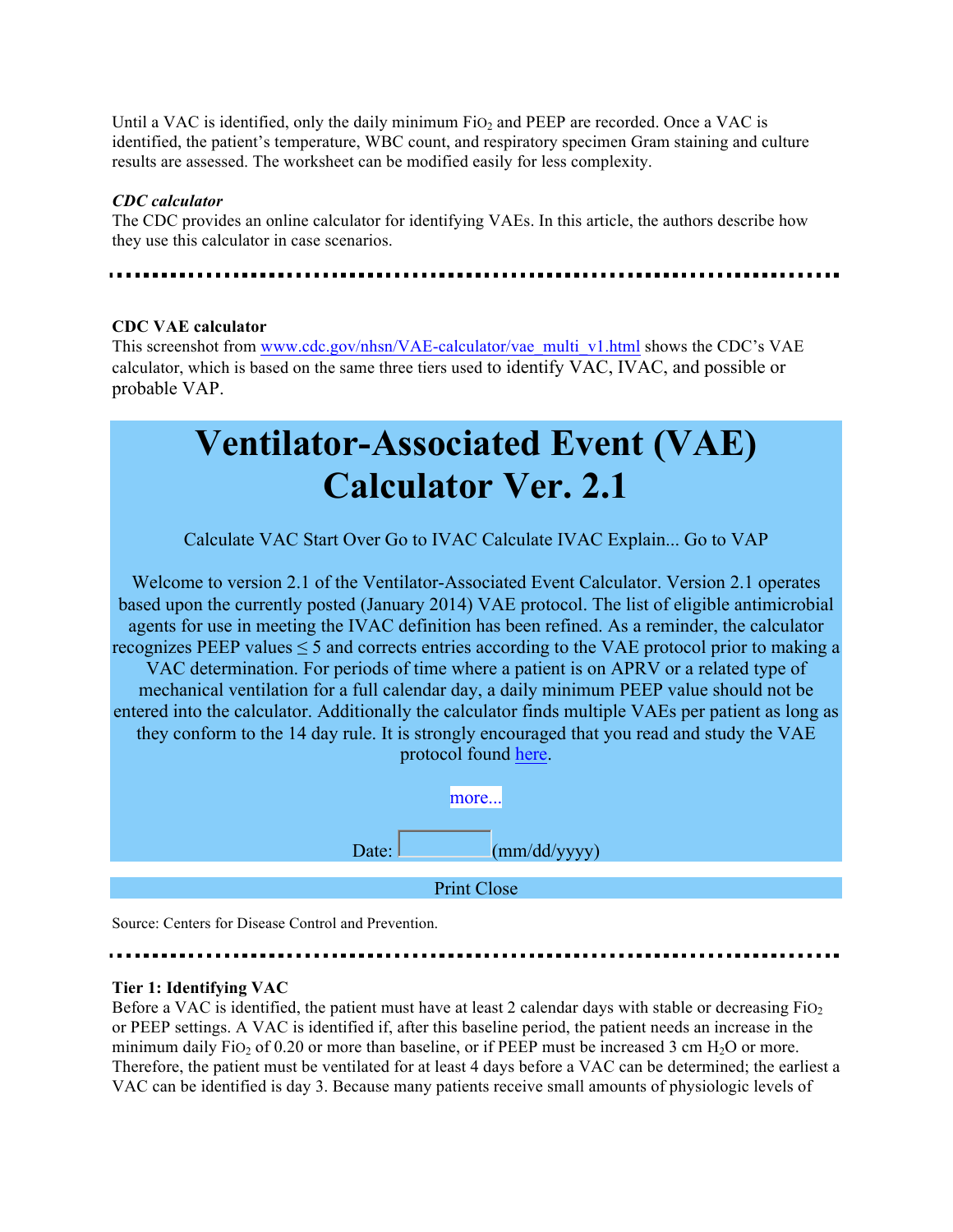PEEP (up to 5 cm H<sub>2</sub>O), VAC criteria dictate that the minimum must be increased to 8 cm H<sub>2</sub>O for at least 2 days.

### *The case of Mr. J*

Mr. J, age 63, is admitted to the cardiovascular surgical unit after mitral valve repair. He has a history of hypertension and heart failure. Postoperatively, he can't be extubated and is receiving mechanical ventilation with an FiO<sub>2</sub> of 0.45 and PEEP of 5 cm H<sub>2</sub>O. On day 2, his ventilator settings are the same. On day 3, FiO<sub>2</sub> is decreased to 0.35 while PEEP is increased to 8 cm H<sub>2</sub>O. On day 4, Mr. J is extubated.

Does the PEEP increase from 5 to 8 cm H<sub>2</sub>O mean Mr. J has a VAC? No, because he was extubated on day 4 and not treated for at least 2 days at the higher PEEP value. The VAE calculator shows changes in his ventilator settings and surveillance results. (See the box below.)

### **Does Mr J. meet VAC criteria?**

The authors have input Mr. J's PEEP and  $FiO<sub>2</sub>$  values into the VAE calculator, which shows he doesn't meet VAC criteria.

| VAC definition. | No VAE detected. Click on the "Explain" button to see an explanation of the |                        |              |  |  |
|-----------------|-----------------------------------------------------------------------------|------------------------|--------------|--|--|
|                 |                                                                             |                        |              |  |  |
| MV Day          | <b>Date</b>                                                                 | Min. PEEP Min. FiO VAE |              |  |  |
|                 |                                                                             | (cmH, O)               | $(30 - 100)$ |  |  |
|                 | 12/20/2013                                                                  | 15                     | 45           |  |  |
|                 | 12/21/2013                                                                  | 15                     | 45           |  |  |
| 3               | 12/22/2013                                                                  | 18                     | 40           |  |  |
| 4               | 12/23/2013                                                                  |                        |              |  |  |
| 5               | 12/24/2013                                                                  |                        |              |  |  |
| 6               | 12/25/2013                                                                  |                        |              |  |  |
|                 | 12/26/2013                                                                  |                        |              |  |  |
| 8               | 12/27/2013                                                                  |                        |              |  |  |
| 9               | 12/28/2013                                                                  |                        |              |  |  |
| 10              | 12/29/2013                                                                  |                        |              |  |  |
| 11              | 12/30/2013                                                                  |                        |              |  |  |

Calculator based on www.cdc.gov/nhsn/VAE-calculator/vae\_multi\_v1.html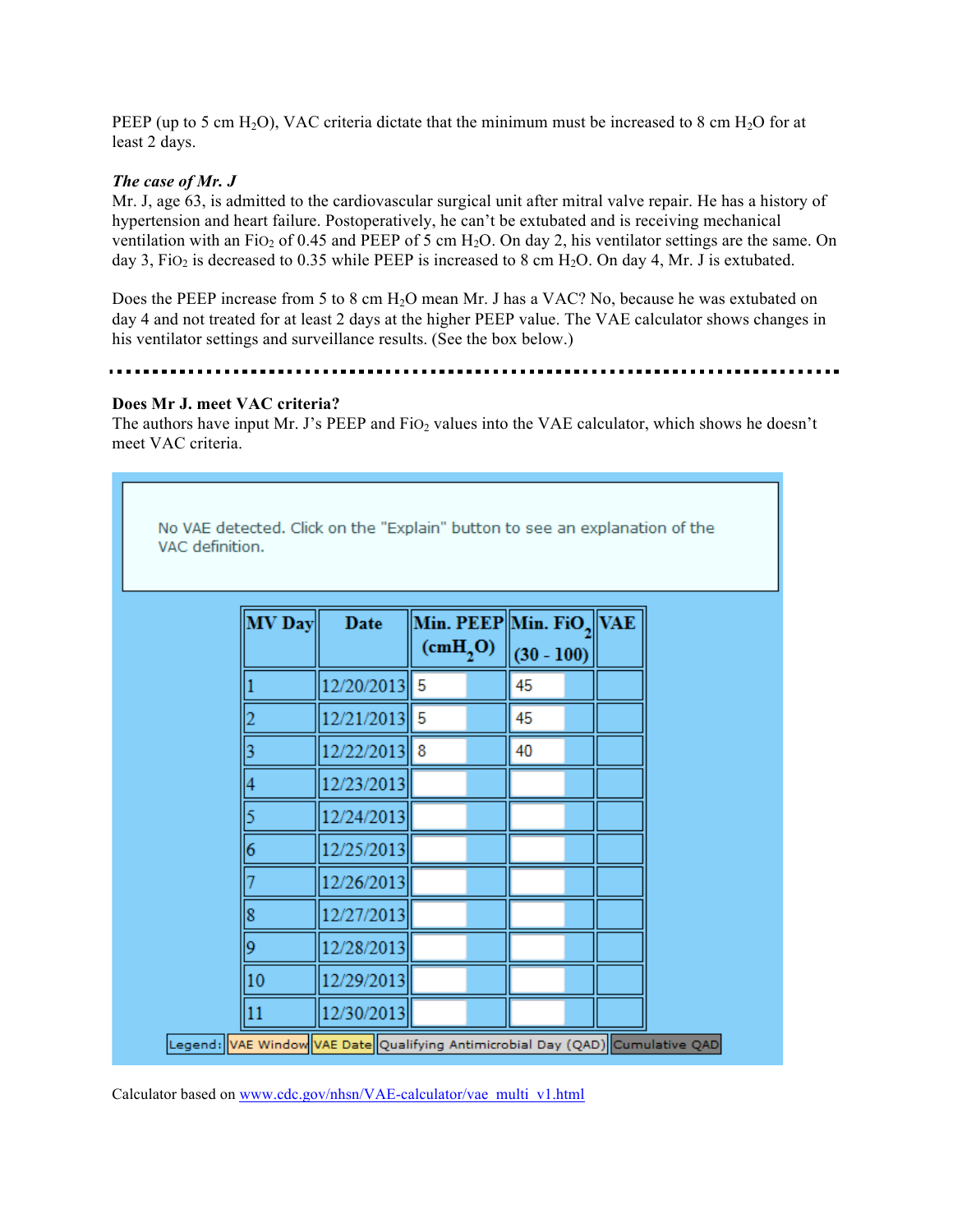### *The case of Mrs. K, part 1*

Mrs. K, age 75, was admitted to the medical ICU after a cardiac arrest in the emergency department. Within 2 minutes of the arrest, she was treated successfully with an automatic external defibrillator and subsequently required intubation and mechanical ventilation. Initial oxygenation settings were FiO<sub>2</sub> 0.40 and PEEP 5 cm  $H_2O$ . She couldn't be weaned from the ventilator and, on day 4, required a PEEP adjustment to 8 cm H<sub>2</sub>O to maintain  $O_2$  saturation above 90%. Her PEEP stay at 8 cm H<sub>2</sub>O for 3 days before she could be weaned from the ventilator. The VAE calculator was used to determine if Mrs. K had a VAC. (See the box below.)

### **Does Mrs K. meet VAC criteria?**

The authors input Mrs. K's PEEP and FiO<sub>2</sub> values into the VAE calculator, which shows she had developed a VAC. She had 3 days at stable ventilator settings followed by 2 days at higher PEEP settings.

ID.

| $MV$ Day       | <b>Date</b>  | (cmH <sub>2</sub> O) | Min. PEEP Min. FIO <sub>2</sub> VAE<br>$(30 - 100)$ |     |
|----------------|--------------|----------------------|-----------------------------------------------------|-----|
| 1              | 12/18/2013   | 15                   | 40                                                  |     |
| $\overline{c}$ | 12/19/2013   | 5                    | 40                                                  |     |
| 3              | 12/20/2013   | 15                   | 40                                                  |     |
| $\overline{4}$ | 12/21/2013 8 |                      | 40                                                  | VAC |
| 5              | 12/22/2013 8 |                      | 40                                                  |     |
| $\overline{6}$ | 12/23/2013   | 8                    | 40                                                  |     |
|                | 12/24/2013   | 15                   | 40                                                  |     |
| 8              | 12/25/2013   |                      |                                                     |     |
| 9              | 12/26/2013   |                      |                                                     |     |
| 10             | 12/27/2013   |                      |                                                     |     |
| 11             | 12/28/2013   |                      |                                                     |     |
| 12             | 12/29/2013   |                      |                                                     |     |
| 13             | 12/30/2013   |                      |                                                     |     |

Calculator based on www.cdc.gov/nhsn/VAE-calculator/vae\_multi\_v1.html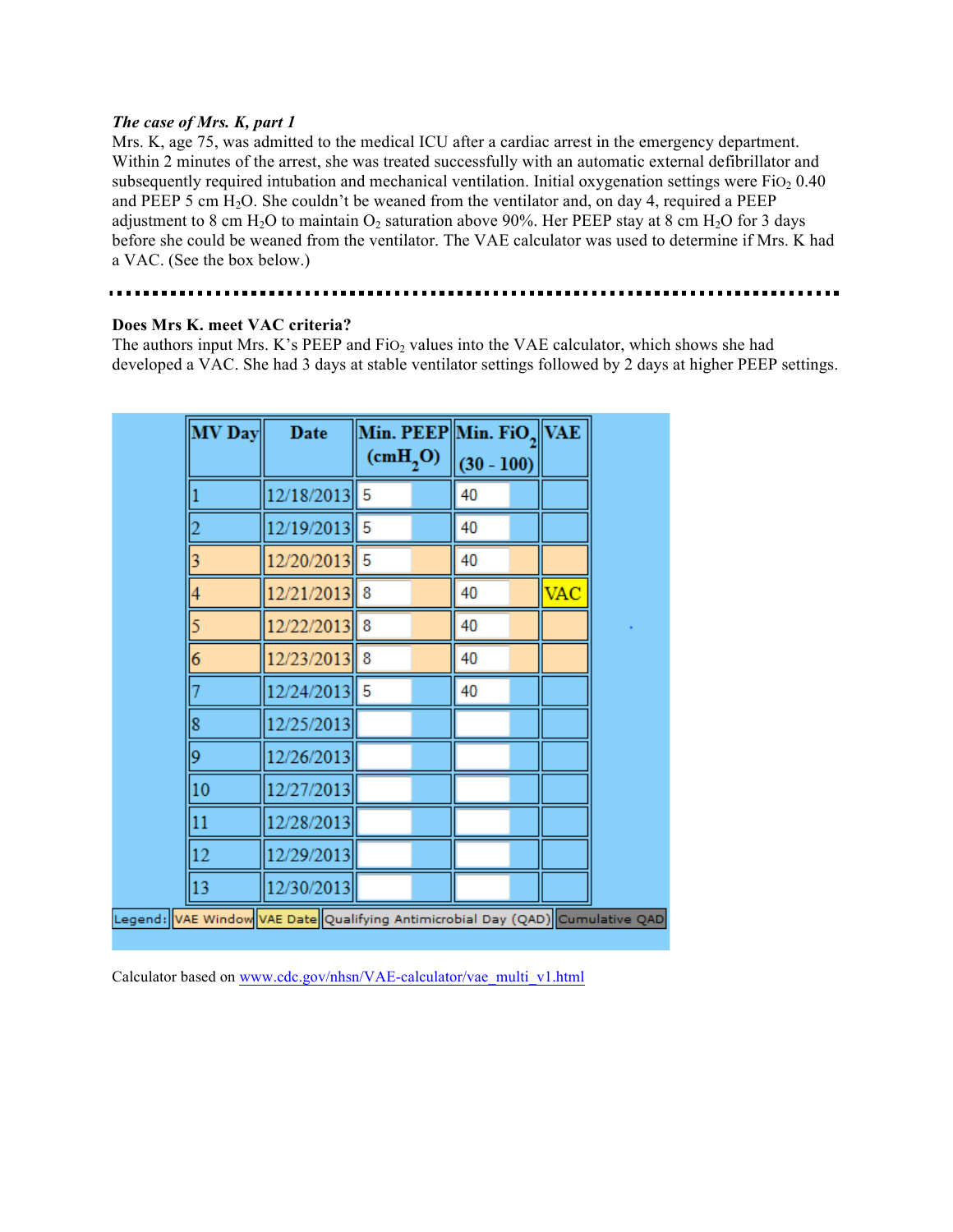### **Tier 2: Identifying IVAC**

After VAC detection, the next step is to determine if the condition is related to an infection. This requires assessment of objective measures that commonly indicate an infection. The patient must have a change either in temperature (above 38° C [100.4° F] or below 36° C [96.8° F]) or in the WBC count (> 12,000 cells/mm<sup>3</sup> or  $\leq$  4,000 cells/ mm<sup>3</sup>). Also, the patient must be started on a new antimicrobial agent that's continued for 4 or more calendar days. These criteria must be met on or after day 3 of mechanical ventilation and within 2 calendar days before or after onset of worsening oxygenation, known as the 5 day IVAC window. For a list of eligible antimicrobial agents, visit www.cdc.gov/nhsn/PDFs/pscManual/10-VAE\_FINAL.pdf#page=23.

### *Mrs. K, continued*

Mrs. K developed a fever on days 3 and 4 of mechanical ventilation. Her WBC count didn't exceed the threshold of  $12,000$  cells/mm<sup>3</sup>. As ordered, the nurse obtained an endotracheal specimen for Gram stain and culture. The Gram stain was positive for purulence and Mrs. K was started on cefipime, which was continued for 5 days.

Mrs. K has an IVAC, as indicated by a temperature above 38° C (100.4° F) and administration of a new qualifying antibiotic for at least 4 days. The VAE calculator identifies the IVAC. (See the box below.)

### **Identifying Mrs. K's IVAC**

The VAE calculator with new data for Mrs. K shows she has developed an IVAC.

| MV<br>$\ $ Day | <b>Date</b>        | Hide<br>Min. PEEP<br>(cmH <sub>2</sub> O) | Hide<br>Min. FiO <sub>2</sub><br>$(30 - 100)$ |             | or          | VAE  T<36°  WBC≤4,000<br>or<br>T>38°  WBC≥12,000<br>cells/mm <sup>3</sup> | Add<br>Remove                                                                 | $\parallel$ QAD |
|----------------|--------------------|-------------------------------------------|-----------------------------------------------|-------------|-------------|---------------------------------------------------------------------------|-------------------------------------------------------------------------------|-----------------|
|                |                    |                                           |                                               |             |             |                                                                           | <b>CEFEPIME</b>                                                               |                 |
|                | $12/18/2013$ 5     |                                           | 40                                            |             | E           | $\Box$                                                                    |                                                                               |                 |
|                | $12/19/2013$ 5     |                                           | 40                                            |             | Г           | E                                                                         |                                                                               |                 |
|                | 12/20/2013 5       |                                           | 40                                            |             | $\boxed{v}$ | $\Box$                                                                    |                                                                               |                 |
| 4              | 12/21/2013 8       |                                           | 40                                            | <b>IVAC</b> | $\nabla$    | $\Box$                                                                    | F                                                                             |                 |
| 5              | 12/22/2013 8       |                                           | 40                                            |             | $\Box$      | $\Box$                                                                    | $\boxed{v}$                                                                   | yes             |
| 6              | 12/23/2013 8       |                                           | 40                                            |             | ┍           | $\Box$                                                                    | $\overline{\mathbf{v}}$                                                       | yes             |
|                | $\ 12/24/2013\ $ 5 |                                           | 40                                            |             | П           | П                                                                         | $\boxed{\mathbf{v}}$                                                          | yes             |
| 8              | 12/25/2013         |                                           |                                               |             | ▣           | П                                                                         | $\boxed{3}$                                                                   | yes             |
| 19             | 12/26/2013         |                                           |                                               |             | Г           | П                                                                         | $\triangledown$                                                               | yes             |
| 10             | $\ 12/27/2013\ $   |                                           |                                               |             | E           | Г                                                                         |                                                                               |                 |
|                |                    |                                           |                                               |             |             |                                                                           | Legend: VAE Window VAE Date Qualifying Antimicrobial Day (QAD) Cumulative QAD |                 |

Calculator based on www.cdc.gov/nhsn/VAE-calculator/vae\_multi\_v1.html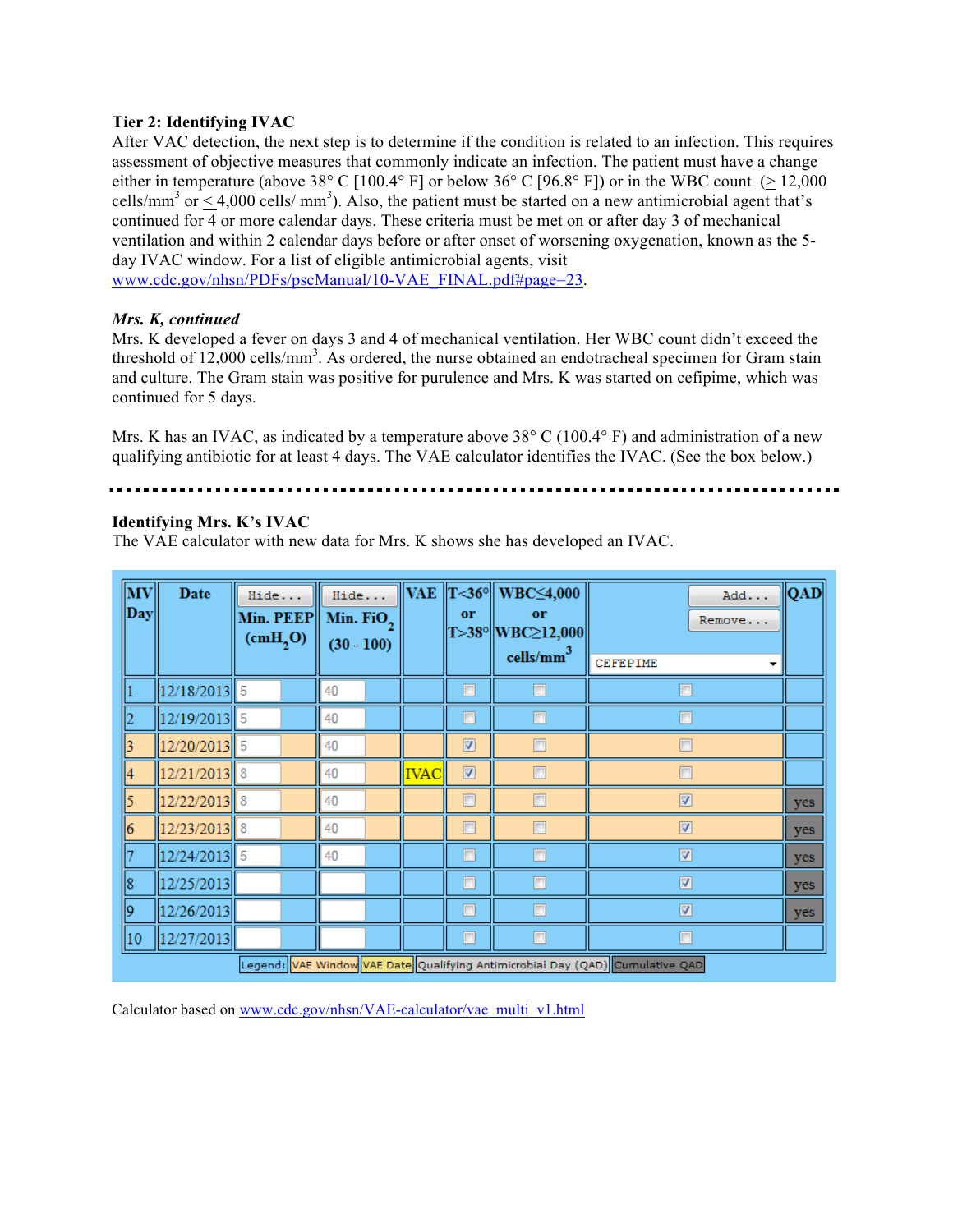### **Tier 3: Identifying possible or probable VAP**

The next step after VAC detection is to determine if the patient has possible or probable VAP. For a possible VAP, the patient must have purulent secretions or a positive respiratory specimen culture within the 5-day window of worsening oxygenation. Purulent secretions are determined from a Gram stain, not from yellow or green respiratory secretions. Purulence criteria are secretions that contain 25 or more neutrophils and 10 squamous or fewer epithelial cells per low power field microscope. If a semiquantitative Gram stain is done, purulence is defined as 4+ neutrophils and no more than 2+ squamous epithelial cells.

Respiratory cultures can be done on specimens of sputum, endotracheal aspirate, bronchoalveolar lavage (BAL), protected specimen brushing (PSB), or lung tissue. A positive culture may be qualitative, semiquantitative, or quantitative. Certain microorganisms are excluded if they're positive on culture normal respiratory flora, *Candida* species or yeast, coagulase-negative *Staphylococcus* species, and *Enterococcus* species. However, these same organisms are considered positive for probable or possible VAP if cultured from pleural fluid or lung tissue.

To qualify for a probable VAP, the patient must have purulent secretions within the 5-day window and quantitative analysis (or an equivalent semiquantitative result) of a respiratory specimen that meets colony-forming unit (CFU) thresholds, as determined by specimen type:

- endotracheal aspirate  $\geq 10^5$  CFU/mL<br>• BAL  $> 10^4$  CFU/mL
- $BAL > 10^4 CFU/mL$
- $PSB > 10^3$  CFU/mL
- lung tissue  $> 10^4$  CFU/mL.

Some laboratory results don't require purulent secretions. These include a positive culture of pleural fluid from thoracentesis, positive lung histopathology, positive *Legionella* species test, and a positive diagnostic test on respiratory secretions for such viruses as influenzae and respiratory syncytial virus.

### *Mrs. K, continued*

Mrs. K's endotracheal aspirate culture groww *Pseudomonas aeruginosa* at 10<sup>3</sup> CFU/mL. The positive culture indicates possible (not probable or definite) VAP because it doesn't meet the threshold for endotracheal aspirate cultures. (See the box below.)

### **Possible VAP for Mrs. K**

The new data entered into the VAE calculator show that although Mrs. K's sputum culture was purulent, the amount of bacteria in the specimen didn't meet the threshold for probable VAP.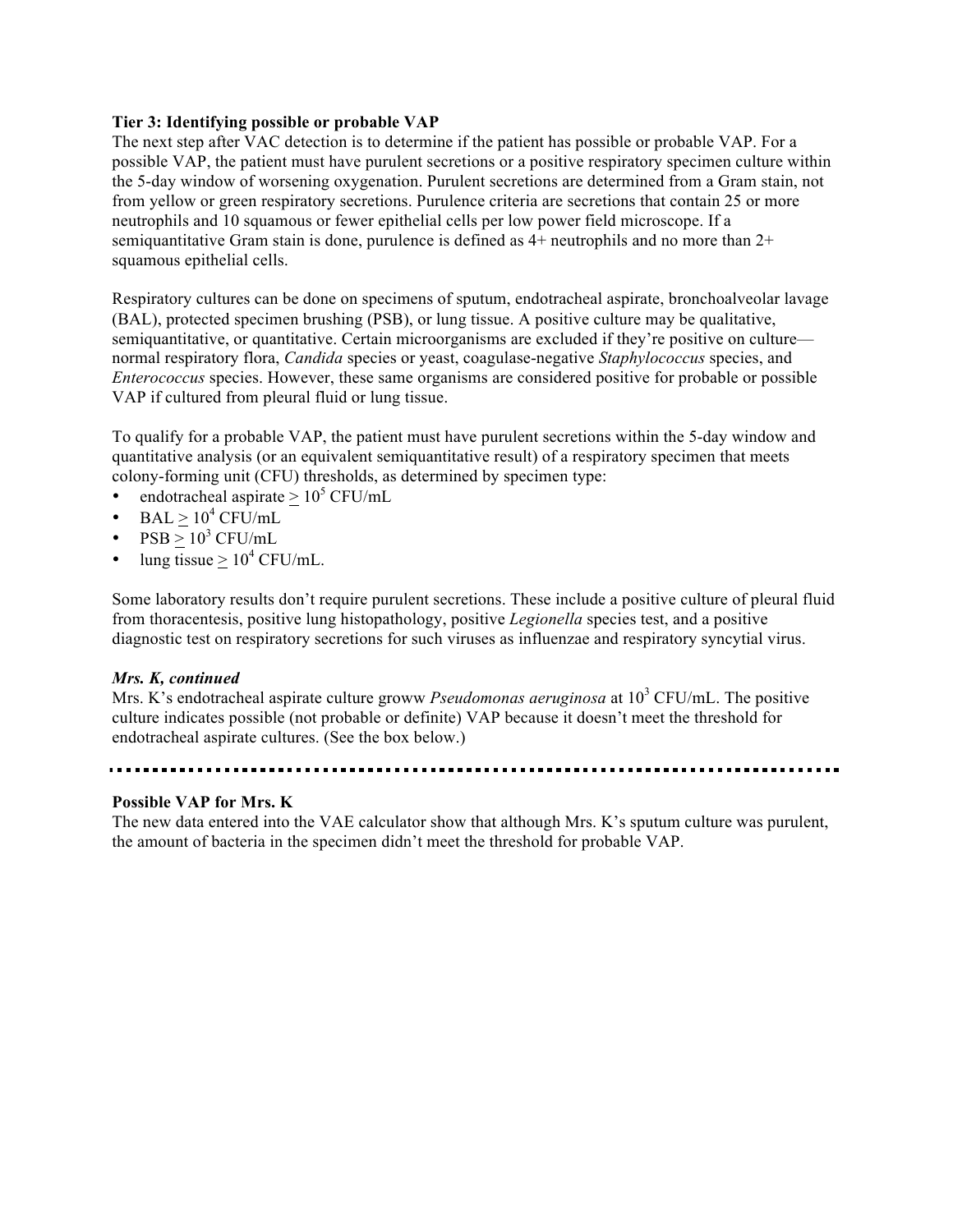| MV<br>Day                                                                                                                                                                                                                                                                                                                          | Date                                    | Hide<br>Min. PEEP<br>(cmH <sub>2</sub> O) |      | Hide<br>Min. FiO <sub>2</sub><br>$(30 - 100)$                                                                                    |  | <b>VAE</b>             | or                      | T<36°   WBC≤4,000<br>or<br>T>38°  WBC≥12,000 <br>$\text{cells/mm}^3$ | <b>CEFEPIME</b> | Add<br>Remove           | QAD        |  |  |
|------------------------------------------------------------------------------------------------------------------------------------------------------------------------------------------------------------------------------------------------------------------------------------------------------------------------------------|-----------------------------------------|-------------------------------------------|------|----------------------------------------------------------------------------------------------------------------------------------|--|------------------------|-------------------------|----------------------------------------------------------------------|-----------------|-------------------------|------------|--|--|
|                                                                                                                                                                                                                                                                                                                                    | $\ 12/18/2013\ $ 5                      |                                           |      | 40                                                                                                                               |  |                        | П                       | П                                                                    |                 | п                       |            |  |  |
|                                                                                                                                                                                                                                                                                                                                    | $\ 12/19/2013\ $ 5                      |                                           |      | 40                                                                                                                               |  |                        | П                       | E                                                                    |                 |                         |            |  |  |
|                                                                                                                                                                                                                                                                                                                                    | $\ 12/20/2013\ $ 5                      |                                           |      | 40                                                                                                                               |  |                        | $\overline{\mathbf{v}}$ | F                                                                    |                 |                         |            |  |  |
| 4                                                                                                                                                                                                                                                                                                                                  | $\left\  \frac{12}{21} \right\  2013$ 8 |                                           |      | 40                                                                                                                               |  | Possible<br><b>VAP</b> | $\overline{\mathbf{v}}$ | F                                                                    |                 |                         |            |  |  |
| 5                                                                                                                                                                                                                                                                                                                                  | $\left\  \frac{12}{2222013} \right\ $ 8 |                                           |      | 40                                                                                                                               |  |                        | $\Box$                  | $\Box$                                                               |                 | yes                     |            |  |  |
| 6                                                                                                                                                                                                                                                                                                                                  | $\left\  \frac{12}{23} \right\  2013$ 8 |                                           |      | 40                                                                                                                               |  |                        | Г                       | F                                                                    |                 | $\overline{\mathbf{v}}$ | yes        |  |  |
|                                                                                                                                                                                                                                                                                                                                    | $12/24/2013$ 5                          |                                           |      |                                                                                                                                  |  |                        |                         |                                                                      | X               | ☑                       | yes        |  |  |
| 8                                                                                                                                                                                                                                                                                                                                  | 12/25/2013                              |                                           | VAP: |                                                                                                                                  |  |                        |                         |                                                                      |                 | $\overline{\mathbf{v}}$ | yes        |  |  |
| 19                                                                                                                                                                                                                                                                                                                                 | 12/26/2013                              |                                           |      |                                                                                                                                  |  |                        |                         |                                                                      |                 | ☑                       | <b>ves</b> |  |  |
| 10                                                                                                                                                                                                                                                                                                                                 | $\ 12/27/2013\ $                        |                                           |      | For the event on $\frac{12}{21/2013}$ this patient had purulent<br>П<br>respiratory secretions and a positive culture of sputum, |  |                        |                         |                                                                      |                 |                         |            |  |  |
| endotracheal aspirate, bronchoalveolar lavage, lung tissue, or<br>Legen<br>protected specimen brush, but the culture result did not satisfy<br>the quantitative or semi-quantitative equivalent culture result<br>criteria to meet probable VAP. Therefore, this conforms to a<br>Possible Ventilator-Associated Event definition. |                                         |                                           |      |                                                                                                                                  |  |                        |                         |                                                                      |                 | <b>QAÇ</b>              |            |  |  |

Calculator based on www.cdc.gov/nhsn/VAE-calculator/vae\_multi\_v1.html

### **The case of Mr. B**

Mr. B, age 65, has a primary medical history of lymphoma. He is admitted to the medical ICU for hypotension after presenting to the ED with nausea, vomiting, and diarrhea. He also has a productive cough.

In the ICU, he is intubated and mechanically ventilated for respiratory distress within 24 hours. His rapid influenza screen is negative. Initial ventilator settings are  $FiO<sub>2</sub> 0.70$  and PEEP 5 cm H<sub>2</sub>O. On days 2 and 3, FiO2 is decreased to 0.35. But on days 4 and 5, Mr. B requires an increase to 0.45, then to 0.50.

On day 7, he meets VAC criteria because his PEEP is increased from 5 to 8 cm H<sub>2</sub>O. He meets IVAC criteria because his temperature exceeds 38° C (100.4° F) and he receives a new qualifying antibiotic within the 5-day window.

The next step is to evaluate him for VAP. Because Mr. B had a positive influenza culture within the 5-day window, he meets the criteria for probable VAP. (See the box below.)

### **Probable VAP for Mr. B**

Data entered into the VAE calculator show Mr. B has probable VAP. He tests positive for influenza virus. (*Note:* Purulent respiratory secretions aren't required to qualify for influenza.)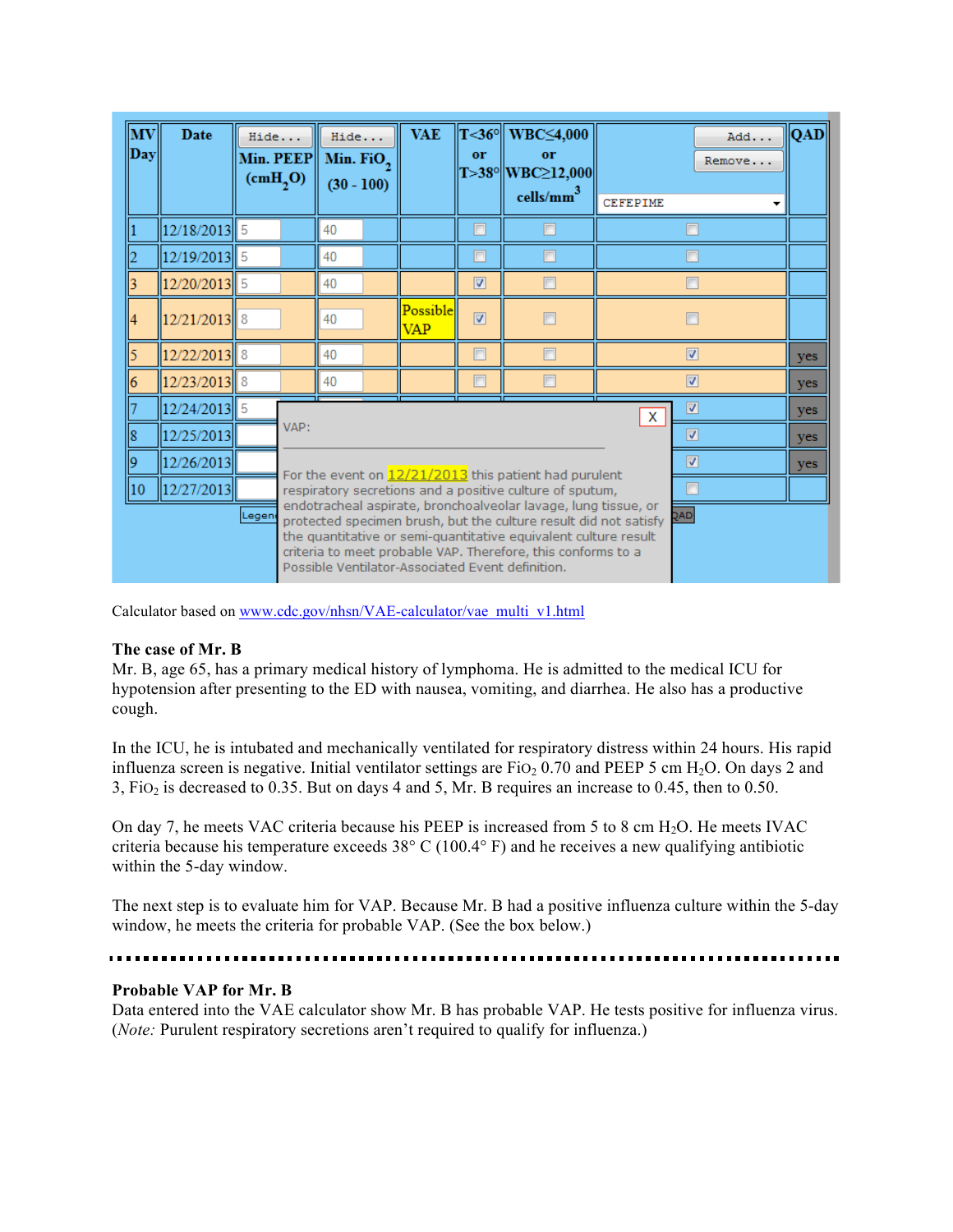| MV<br>$\ $ Day | Date            | Hide<br>Min. PEEP<br>(cmH <sub>2</sub> O) | Hide<br>Min. FiO <sub>2</sub><br>$(30 - 100)$ | <b>VAE</b>                                                                                                                                                               | $T<36^\circ$<br>or                           | WBC≤4,000<br>or<br>T>38° WBC≥12,000<br>cells/mm <sup>3</sup>                                     |                      |                        | Add<br>Remove | QAD |
|----------------|-----------------|-------------------------------------------|-----------------------------------------------|--------------------------------------------------------------------------------------------------------------------------------------------------------------------------|----------------------------------------------|--------------------------------------------------------------------------------------------------|----------------------|------------------------|---------------|-----|
|                |                 |                                           |                                               |                                                                                                                                                                          |                                              |                                                                                                  | OSELTAMIVIR          |                        |               |     |
| lз             | 2/7/2013        | $\sqrt{5}$                                | 35                                            |                                                                                                                                                                          | 0                                            | ο                                                                                                |                      |                        |               |     |
| 4              | 2/8/2013        | 5                                         | 45                                            |                                                                                                                                                                          | о                                            | о                                                                                                |                      | □                      |               |     |
| 5              | 2/9/2013        | $\sqrt{5}$                                | 50                                            |                                                                                                                                                                          | $\overline{\mathbf{z}}$                      | $\Box$                                                                                           |                      | $\Box$                 |               |     |
| 6              | 2/10/2013 5     |                                           | 50                                            |                                                                                                                                                                          | $\Box$                                       | $\Box$                                                                                           |                      | $\Box$                 |               |     |
| 17             | $2/11/2013$   8 |                                           | 55                                            | Probable<br>VAP                                                                                                                                                          | $\Box$                                       | $\Box$                                                                                           |                      |                        |               |     |
| 18             | $2/12/2013$   8 |                                           |                                               |                                                                                                                                                                          |                                              |                                                                                                  |                      | $\Box$                 |               |     |
| l9             | 2/13/2013 10    |                                           | Row<br>45                                     |                                                                                                                                                                          | <b>Question</b>                              | Purulent respiratory secretions (from one or                                                     | Yes/No               | $\boxed{\blacksquare}$ |               | yes |
| $ 10\rangle$   | 2/14/2013       |                                           |                                               |                                                                                                                                                                          |                                              | more specimen collections), defined as<br>secretions from the lungs, bronchi, or trachea         | o                    | ø                      |               | yes |
| 11             | 2/15/2013       |                                           |                                               |                                                                                                                                                                          |                                              | that contain ≥ 25 neutrophils and ≤ 10<br>squamous epithelial cells per low power field          |                      | ☑                      |               | yes |
| $\parallel$ 12 | 2/16/2013       |                                           |                                               | [lpf. x100]                                                                                                                                                              |                                              | Positive culture (qualitative, semi-quantitative or                                              |                      | ø                      |               | yes |
| $ 13\rangle$   | 2/17/2013       |                                           |                                               |                                                                                                                                                                          |                                              | quantitative) of sputum, endotracheal aspirate,<br>bronchoalveolar lavage, lung tissue, or       | $\Box$               | ☑                      |               |     |
|                |                 | Legend: V/                                |                                               | protected specimen brush.                                                                                                                                                |                                              |                                                                                                  |                      | mulative QAD           |               |     |
|                |                 |                                           | 3                                             | Positive pleural fluid culture (where specimen<br>was obtained during thoracentesis or initial<br>0<br>placement of chest tube and NOT from an<br>indwelling chest tube) |                                              |                                                                                                  |                      |                        |               |     |
|                |                 |                                           |                                               | Positive lung histopathology.                                                                                                                                            |                                              |                                                                                                  | 0                    |                        |               |     |
|                |                 |                                           |                                               |                                                                                                                                                                          | Positive diagnostic test for Legionella spp. | 0                                                                                                |                      |                        |               |     |
|                |                 |                                           | 6                                             | Positive diagnostic test on respiratory<br>rhinovirus, human metapneumovirus,<br>coronavirus.                                                                            |                                              | secretions for influenza virus, respiratory<br>syncytial virus, adenovirus, parainfluenza virus, | $\blacktriangledown$ |                        |               |     |

Calculator based on www.cdc.gov/nhsn/VAE-calculator/vae\_multi\_v1.html

### **Implementing VAE surveillance**

VAE surveillance is a new concept. Hospitals and ICUs that previously saw drastic reductions in their VAP rates using traditional surveillance may be shocked when the new NHSN surveillance system identifies new cases and higher VAP rates. Because VAE surveillance identifies pulmonary complications in addition to VAP (including atelectasis, acute respiratory distress syndrome [ARDS], and pulmonary edema), higher rates should be expected. Case review by critical care team members, including infection preventionists, can help identify causes, potential nursing interventions, and additional prevention efforts needed.

All healthcare team members who care for ventilated patients should receive education about the new NHSN surveillance and criteria. This can be done through scheduled multiprofessional educational sessions using case studies. The CDC website offers resources that can help educators and infection preventionists plan educational sessions. (See www.cdc.gov/nhsn/acute-care-hospital/vae/.)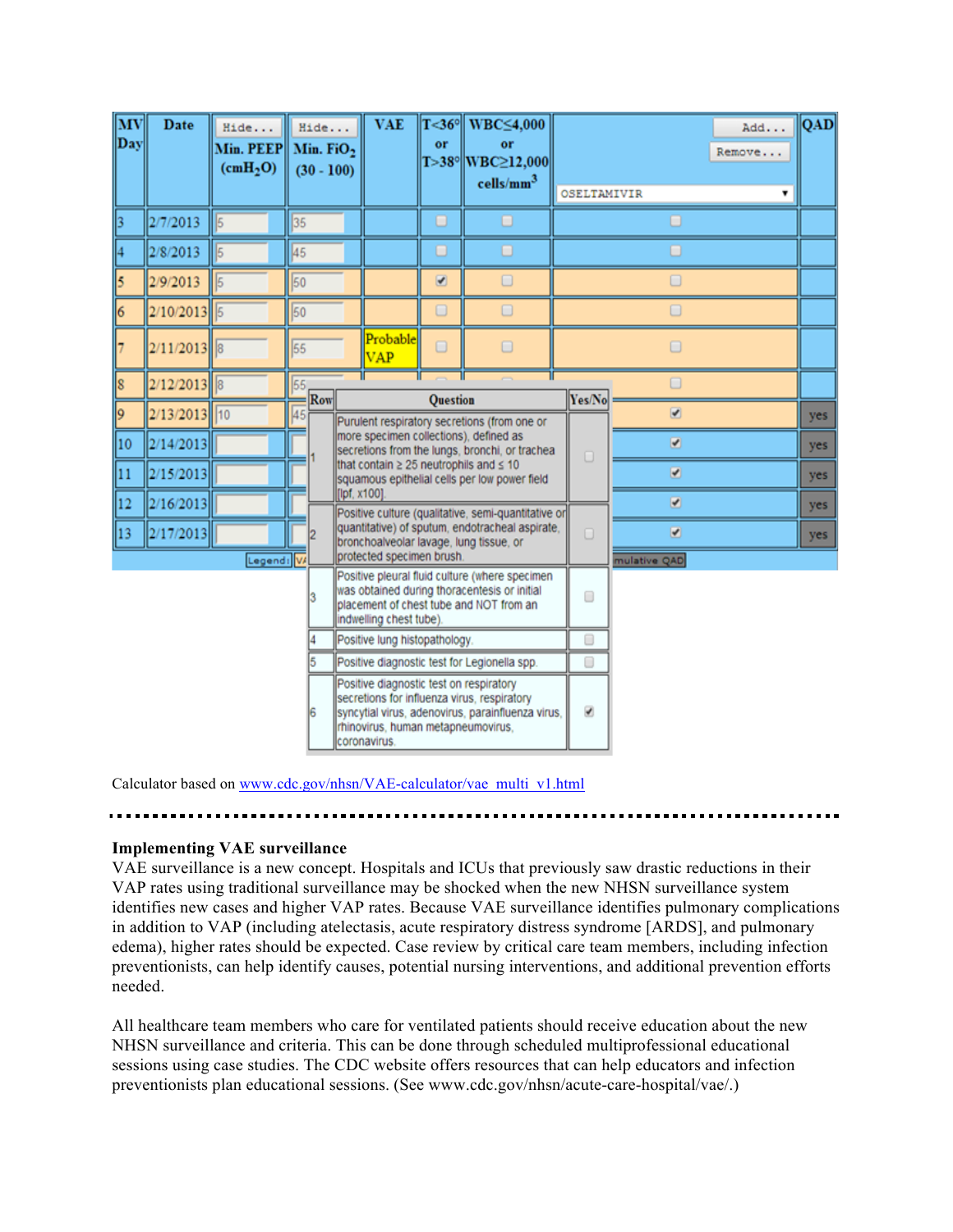Other critical implementation steps include:

- determining who will conduct surveillance—infection preventionists, respiratory care practitioners, or others
- determining if surveillance should be done prospectively (for early VAE identification) or retrospectively
- developing the tools needed for surveillance; tools available on the CDC website can be used or modified
- once data are collected, sharing findings with frontline clinicians who care for ventilated patients. Posting VAP rates is common in many units during VAP surveillance. Implementing similar efforts to share and trend data with staff members should be considered.

### **Practice implications**

"One-size-fits-all" VAP prevention efforts aren't adequate for addressing VAE. The ventilator intervention bundle nurses have been using for years includes elevating the head of the bed, performing regular antiseptic oral care, assessing daily for readiness to wean from mechanical ventilation, stress-ulcer prophylaxis, and venous thromboembolism prevention. These interventions should be continued—but additional ones may be needed to address other causes of VAE. For example, early mobility, turning, and pulmonary hygiene (such as suctioning) may be required to prevent atelectasis. Careful fluid intake and output monitoring and assessment of lung sounds and pulmonary secretions can help identify and prevent fluid overload. Daily assessment of the PaO<sub>2</sub>/FiO<sub>2</sub> ratio may help slow the trend toward developing ARDS. Crucially, patients should be treated therapeutically without considering VAE rates.

Risk factors for VAE include:

- benzodiazepines given before intubation
- greater opioid exposure
- administration of paralytics.

Strategies to reduce the risk of VAEs associated with these medications include use of sedation scales to titrate sedation medications and collaboration with team members, including intensivists and pharmacists, to determine medication needs

Facilities can test surveillance approaches using the CDC calculator. Consider checking findings from those conducting surveillance with 10% of patients. If your case is complex, you can post questions on the CDC website.

Identify causes of VAEs in your facility's patient populations and potential prevention efforts. Consult clinical nurse specialists, if available for your unit, to help identify appropriate nursing interventions. Work with information systems staff to identify strategies for automating data collection. Because much data is available from the EMR, automation can provide real-time surveillance of actual and potential VAE cases.

### **Controversies**

Since VAE surveillance has been implemented, some researchers and practitioners have questioned whether the criteria accurately identify VAP. They report little agreement with VAP as identified with the new criteria compared to previous criteria, and contend that chest X-rays add important diagnostic information. Using statistical models, they note that the new criteria are prone to manipulation of PEEP, FiO<sub>2</sub>, or both. (Theoretically, the revised criteria have been developed so the system can't be gamed. But it's possible for units to adjust  $FiO<sub>2</sub>$  or PEEP in smaller increments to avoid VAE detection.) However, these researchers have focused solely on VAP and haven't recognized the importance of identifying complications that result in oxygenation changes.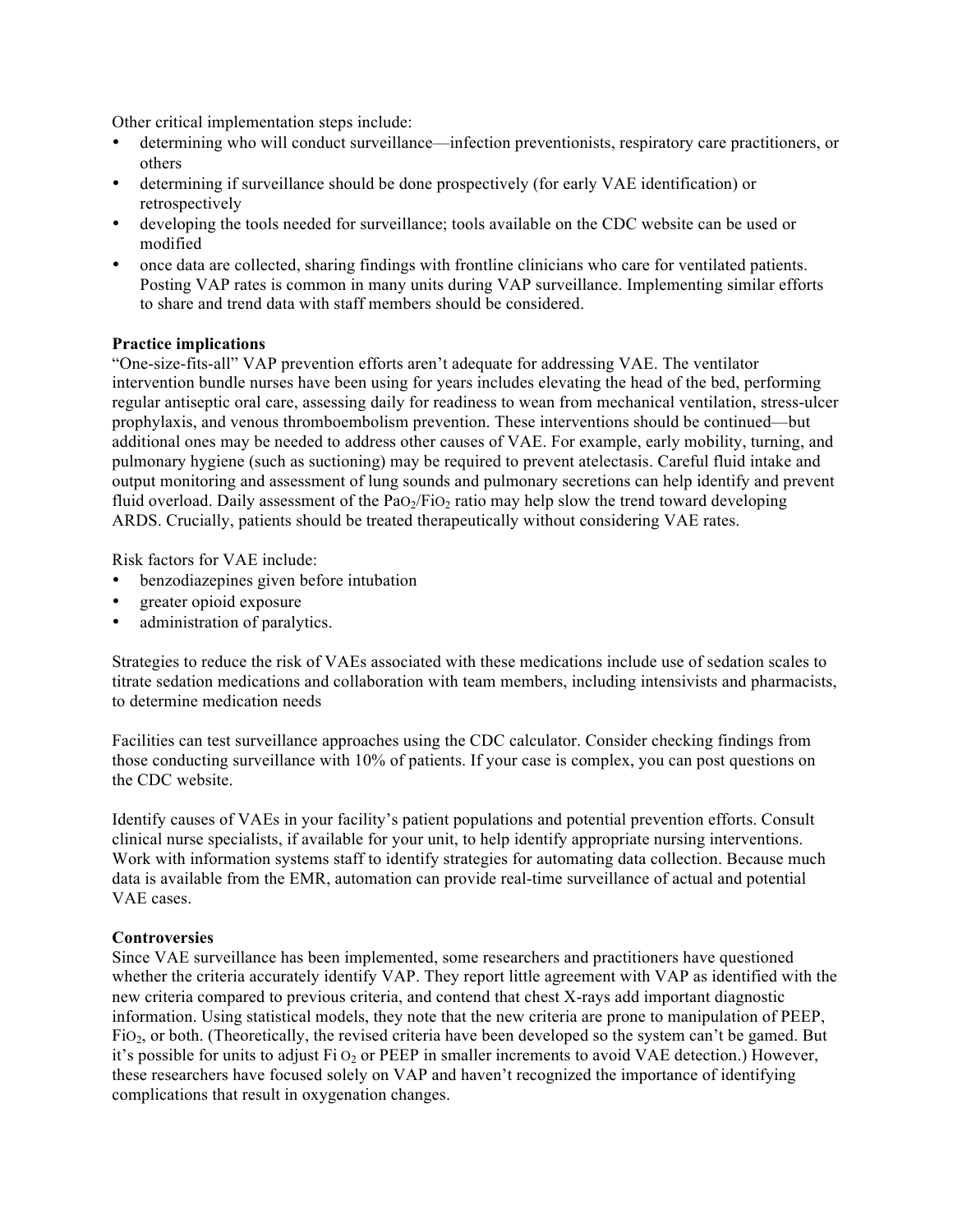### **Here to stay**

The new NHSN surveillance approach—based on a streamlined, objective algorithm that's easily implemented—helps clinicians more accurately detect and manage VAEs and VACs. What's more, the EMR can be used to automate VAE detection. Not only is VAE surveillance here to stay; it's likely to become a public reporting measure.

**Mary Lou Sole is an interim dean and Orlando Health Distinguished Professor at the University of Central Florida College of Nursing in Orlando. Amy Marinski is an infection preventionist at Orlando Health in Orlando, Florida.**

### **Selected references**

Allen-Bridson K, Gross C, Hebden JN, et al. Healthcare-associated infections studies project: an American Journal of Infection Control and National Healthcare Safety Network data quality collaboration-Ventilator-associated event 1, 2013. *Am J Infect Control.* 2013;41(11):1085-6.

Hayashi Y, Morisawa K, Klompas M, et al. Toward improved surveillance: the impact of ventilatorassociated complications on length of stay and antibiotic use in patients in intensive care units. *Clin Infect Dis.* 2013;56(4):471-7.

Klompas M, Khan Y, Kleinman K, et al. Multicenter evaluation of a novel surveillance paradigm for complications of mechanical ventilation. *PLoS One.* 2011;6(3):e18062.

Klompas M, Kleinman K, Khan Y, et al; CDC Prevention Epicenters Program. Rapid and reproducible surveillance for ventilator-associated pneumonia. *Clin Infect Dis.* 2012;54(3):370-7.

Klompas M, Magill S, Robicsek A, et al; CDC Prevention Epicenters Program. Objective surveillance definitions for ventilator-associated pneumonia. *Crit Care Med.* 2012;40(12):3154-61.

Klompas M. Complications of mechanical ventilation—the CDC's new surveillance paradigm. *N Engl J Med.* 2013;368(16):1472-5.

Klompas M. Interobserver variability in ventilator-associated pneumonia surveillance. *Am J Infect Control.* 2010;38(3):237-9.

Klompas M. Ventilator-associated events surveillance: a patient safety opportunity. *Curr Opin Crit Care***.** 2013;19(5):424-31.

Lewis SC, Li L, Murphy MV, et al; for the CDC Prevention Epicenters. Risk factors for ventilatorassociated events: a case-control multivariate analysis. *Crit Care Med.* 2014 Apr 18 [Epub ahead of print].

Lilly CM, Landry KE, Sood RN, et al; for the UMass Memorial Critical Care Operations Group. Prevalence and test characteristics of National Health Safety Network ventilator-associated events. *Crit Care Med.* 2014 May 7 [Epub ahead of print].

Magill SS, Klompas M, Balk R, et al. Developing a new national approach to surveillance for ventilatorassociated events: executive summary. *Am J Infect Control***.** 2013;41(11):1096-9.

Muscedere J, Sinuff T, Heyland DK, et al; Canadian Critical care Trials Group. The clinical impact and preventability of ventilator-associated conditions in critically ill patients who are mechanically ventilated. *Chest.* 2013;144(5):1453-60.